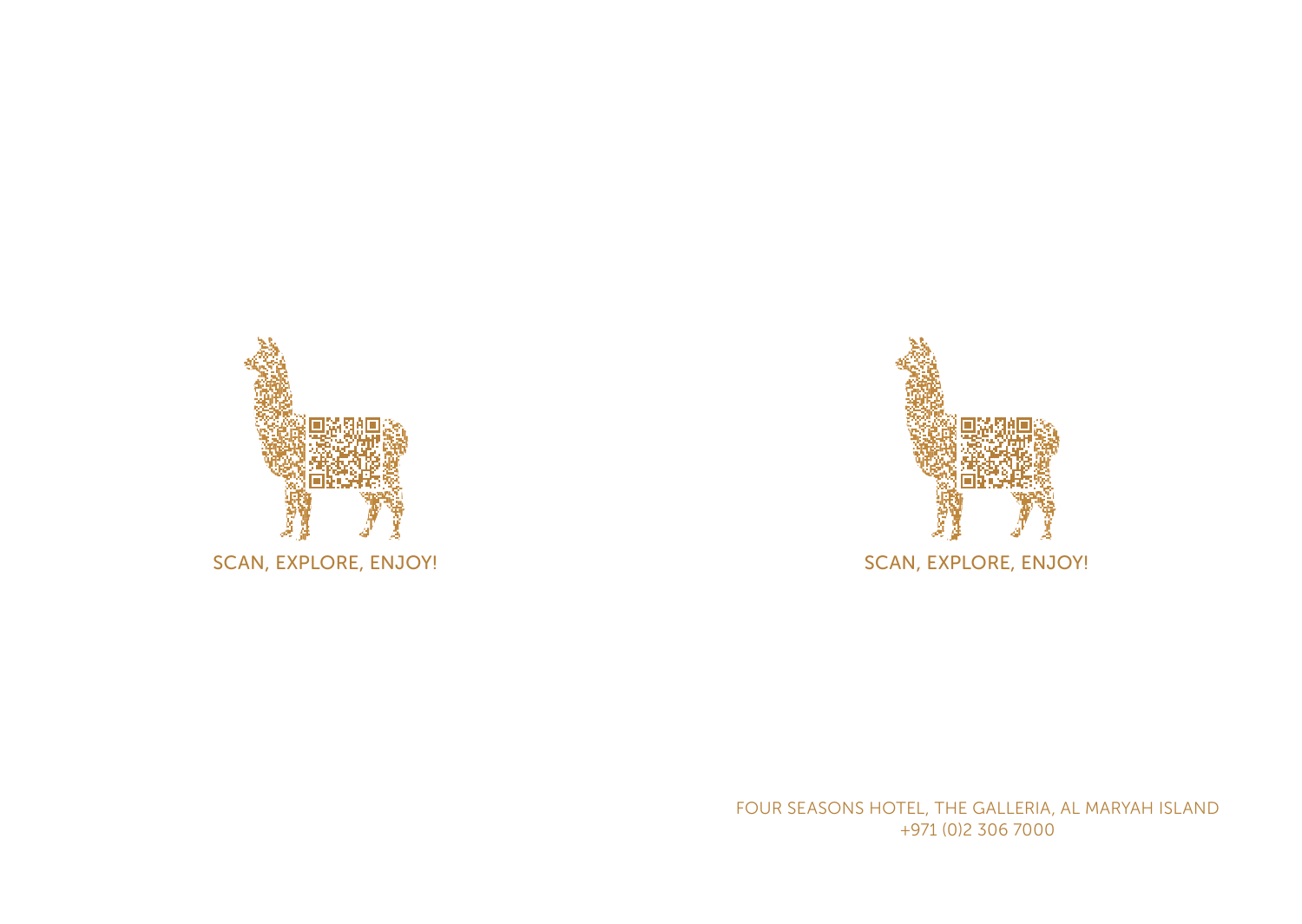#### **PERUVIAN CLASSICS**

| El Capitán<br>Pisco Acholado, cherry, Martini Rubino, Angostura bitters            |                                                                                                                         | 75                                                                       |    |
|------------------------------------------------------------------------------------|-------------------------------------------------------------------------------------------------------------------------|--------------------------------------------------------------------------|----|
| <b>Pisco Punch</b><br>COYA Pisco, fresh pineapple juice, fresh orange & lime juice |                                                                                                                         |                                                                          | 60 |
| Pisco Sour<br>COYA Pisco, fresh lime juice, sugar syrup, egg white                 |                                                                                                                         |                                                                          | 65 |
|                                                                                    | <b>Infusions</b><br>Passion Fruit<br>Pineapple<br>Thyme & Bergamot<br>Blood Orange & Aji Amarillo<br>Peach, Sage & Yuzu | Chicha Morada<br>Blueberry & Lavender<br>Mango & Chilli<br>Rose & Lychee | 70 |
| Chilcano<br>COYA Pisco, fresh lime juice, ginger ale, Angostura bitters            |                                                                                                                         |                                                                          | 60 |
|                                                                                    | <b>Infusions</b><br>Passion Fruit<br>Pineapple<br>Thyme & Bergamot<br>Blood Orange & Aji Amarillo<br>Peach, Sage & Yuzu | Chicha Morada<br>Blueberry & Lavender<br>Mango & Chilli<br>Rose & Lychee | 70 |

## **COYA'S SELECTION OF WINES BY THE GLASS**

#### **CHAMPAGNES & SPARKLING 125ML**

| NV Prosecco, Villa Sandi DOC<br>Veneto, Italy                                        | 70  |
|--------------------------------------------------------------------------------------|-----|
| NV Veuve Clicquot, Brut Yellow Label<br>Champagne, France                            | 95  |
| NV Veuve Clicquot, Brut Rosé<br>Champagne, France                                    | 140 |
| <b>WHITE WINES 150ML</b>                                                             |     |
| 2020 Torrontés, Serie A, Zuccardi<br>Salta, Argentina                                | 50  |
| 2020 Altano, Naturalmente, Symington Family<br>Douro, Portugal                       | 65  |
| 2020 Chardonnay, Cordillera, Reserva Especial, Miquel Torres<br>Limari Valley, Chile | 80  |
| 2018 Riesling, Trimbach<br>Alsace, France                                            | 85  |
| 2020 Sancerre, Les Celliers Saint-Romble, André Dezat et Fils<br>Sancerre, France    | 115 |

2019 Chablis, Louis Michel&Fils **145** Chablis, France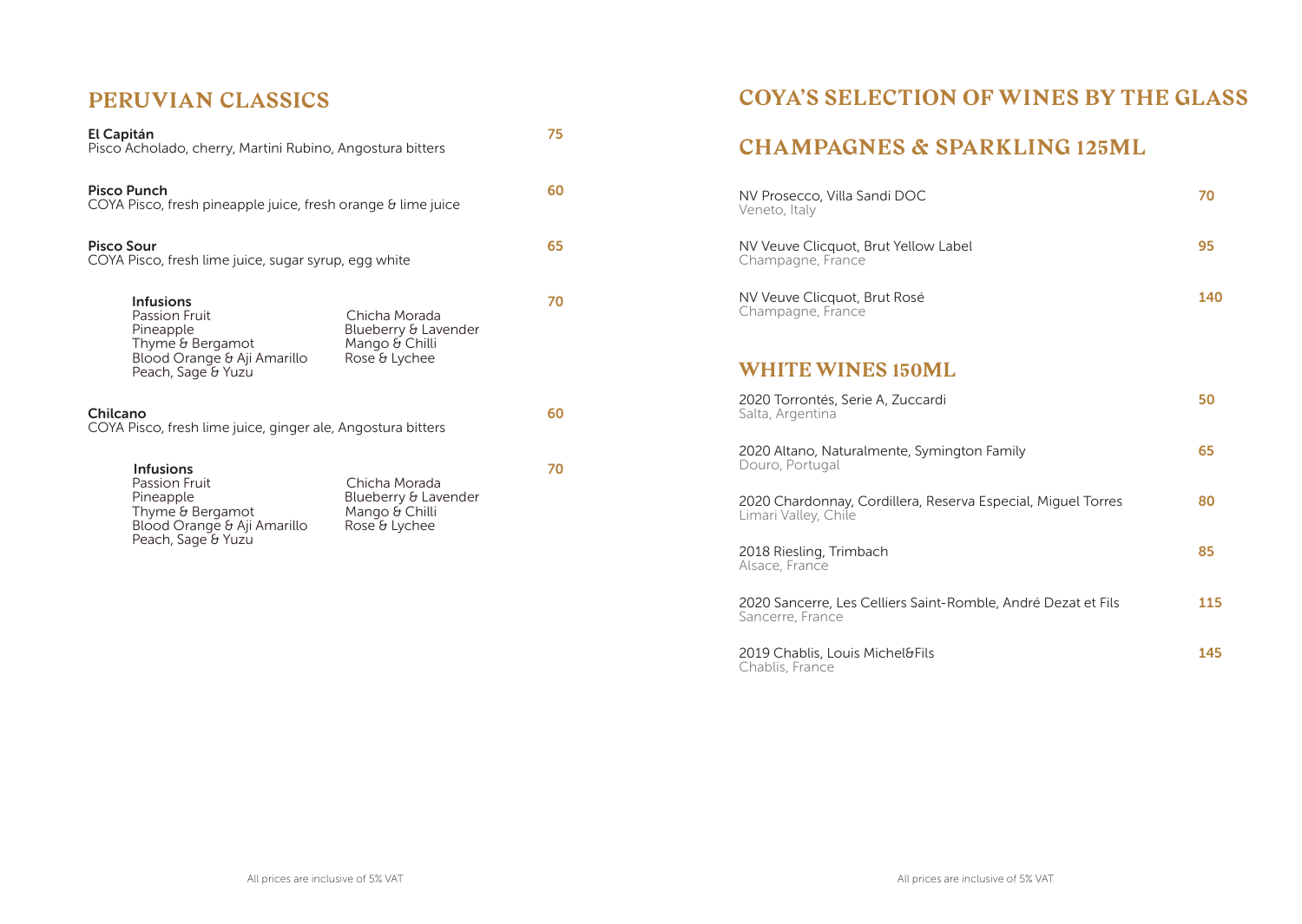## **COYA'S SELECTION OF WINES BY THE GLASS**

# **ROSÉ WINES 150ML**

| 2020 La Vie en Rosé, Chateau Roubine<br>Côtes de Provence, France         | 60  |
|---------------------------------------------------------------------------|-----|
| <b>RED WINES 150ML</b>                                                    |     |
| 2020 Carmenère, Vina Leyda<br>Central Valley, Chile                       | 50  |
| 2018 Malbec, Terrazas de los Andes<br>Mendoza, Argentina                  | 75  |
| 2019 Chianti Classico, Ruffino, Aziano<br>Chianti, Italy                  | 90  |
| 2018 Bourgogne, Cuvee Saint-Vincent, Vincent Girardin<br>Burgundy, France | 115 |
| 2016 Tempranillo 'TIM' , The Invisible Man, Casa Rojo<br>Rioja, Spain     | 120 |
| 2014 Goulée, Cos D'Estournel<br>Bordeaux, France                          | 145 |

### **COYA ABU DHABI SIGNATURES**

| Oro Blanco<br>Folle Blanche, COYA bitters, Noilly Prat, white cacao                                                                                           | 85 |
|---------------------------------------------------------------------------------------------------------------------------------------------------------------|----|
| <b>Tahona's Love</b><br>Patron silver, activated charcoal, grapefruit & sundried lemon sherbet<br>Lavander infused Cintronge Liqueur, lime juice, dried sumac | 80 |
| <b>Beyond The Wall</b><br>Mezcal, cocoa beurre noisette, Antica Formula, Martini Ambrato<br>86% dark chocolate & aji limo bitters, rectified orange cordial   | 65 |
| <b>Titan Collins</b><br>Tangueray 10, Martini Ambrato, Sevilla bitter orange & pink<br>peppercorn marmalade, Sonic water, candy cloud                         | 70 |
| Crystal<br>Oxley Gin, Noilly Prat, Italicus, bergamot leaf                                                                                                    | 80 |
| <b>Fruta Prohibida</b><br>Bacardi 10 years, pomegranate shrub, spiced IPA falernum, fresh<br>grapefruit & pineapple, sun-dried lime foam                      | 75 |
| <b>Peated In Pink</b><br>Smoky Monkey, fresh grapefruit juice, mousse & saccharum,<br>soda water, Himalayan pink salt, oyster leaf                            | 75 |
| <b>Good Old Tides</b><br>Jameson Black Barrel, Pedro Ximenez Sherry, spirulina,<br>ocean bitters, nori                                                        | 70 |
| <b>Invierno Spritz</b>                                                                                                                                        | 70 |

St Germain Elderflower, Martini Ambrato, virtual menthol, Alambrado sparkling wine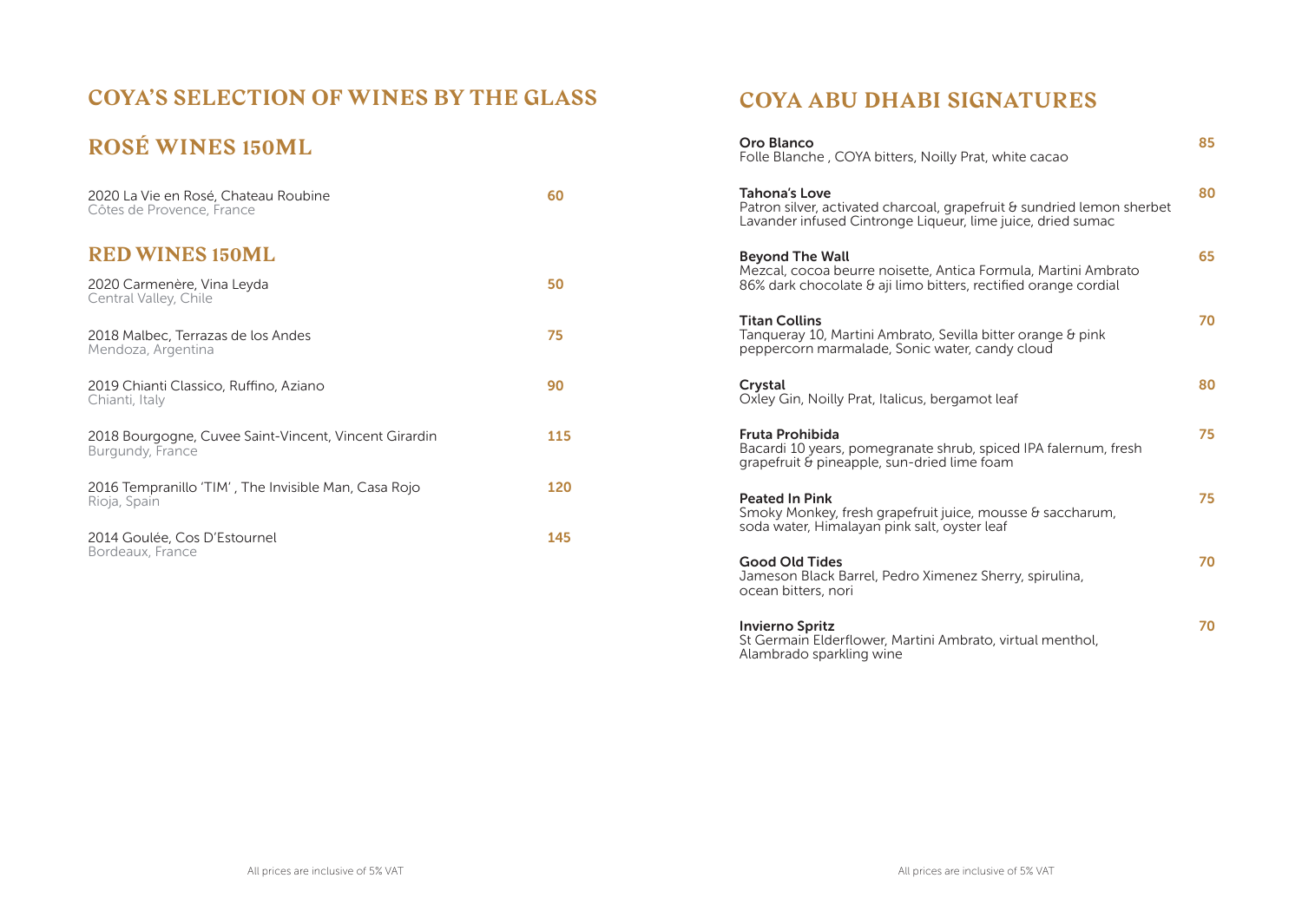### **MEZCAL** 25ml / Bottle

| Del Maguey Vida                  | 34/9 |
|----------------------------------|------|
| 400 Conejos Joven                | 48/1 |
| El Senorio Reposado Extra        | 28/  |
| <b>Clase Azul</b> Mezcal Durango | 560/ |
| Lajita Blanco                    | 40/1 |
| Lajita Reposado                  | 35/1 |
| Marca Negra Espadin              | 50/1 |
| Se Busca Joven                   | 45/1 |
| Se Busca Reposado                | 65/1 |
| Casamigo Joven                   | 70/2 |

## **RUM** 25ml / Bottle

| <b>Gosling</b> Black Seal      | $35/ -$    |
|--------------------------------|------------|
| Havana Club 3 yr               | 25 / 700   |
| Havana Club 7 yr               | 30/850     |
| Havana Club 15 yr              | 260 / 7280 |
| Angostura 1919                 | 30/840     |
| <b>Appleton Estate 12 yr</b>   | 41 / 1150  |
| <b>Bacardi</b> Carta Blanca    | 30/700     |
| <b>Bacardi</b> 8 yr            | 34 / 950   |
| <b>Bacardi</b> 10 yr           | 40 / 1200  |
| <b>Bacardi</b> Heritage        | 51 / 1380  |
| Dictador 20 yr                 | 60 / 1300  |
| Diplomatico Reserva Exclusiva  | 40 / 850   |
| <b>Diplomatico</b> Ambassador  | 170/       |
| <b>Kraken</b> Spiced Rum       | 36 / 1000  |
| <b>Pyrat XO</b>                | 41 / 1160  |
| Ron Zacapa 23 yr               | 86 / 2500  |
| Ron Zacapa XO                  | 96 / 3000  |
| <b>Sailor Jerry</b> Spiced rum | 30/650     |
| <b>Facundo</b> Eximo           | 91 / 2700  |
| <b>Facundo</b> Exquisito       | 182 / 4900 |
|                                |            |

34 / 950 48 / 1300

#### **NON-ALCOHOLIC**

| Lima Lima<br>Strawberry & mint cordial, Chicha morada,<br>fresh pomegranate juice            | 50 |
|----------------------------------------------------------------------------------------------|----|
| Pequeno Jardin<br>Mandarin, Kaffir, Sage & Yuzu Cordial, Lime Dust                           | 50 |
| Chicha Colada<br>Coconut, fresh orange, vanilla, Chicha morada                               | 45 |
| <b>Inca Mojito</b><br>Homemade passion fruit & mint cordial,<br>fresh pineapple & soda water | 50 |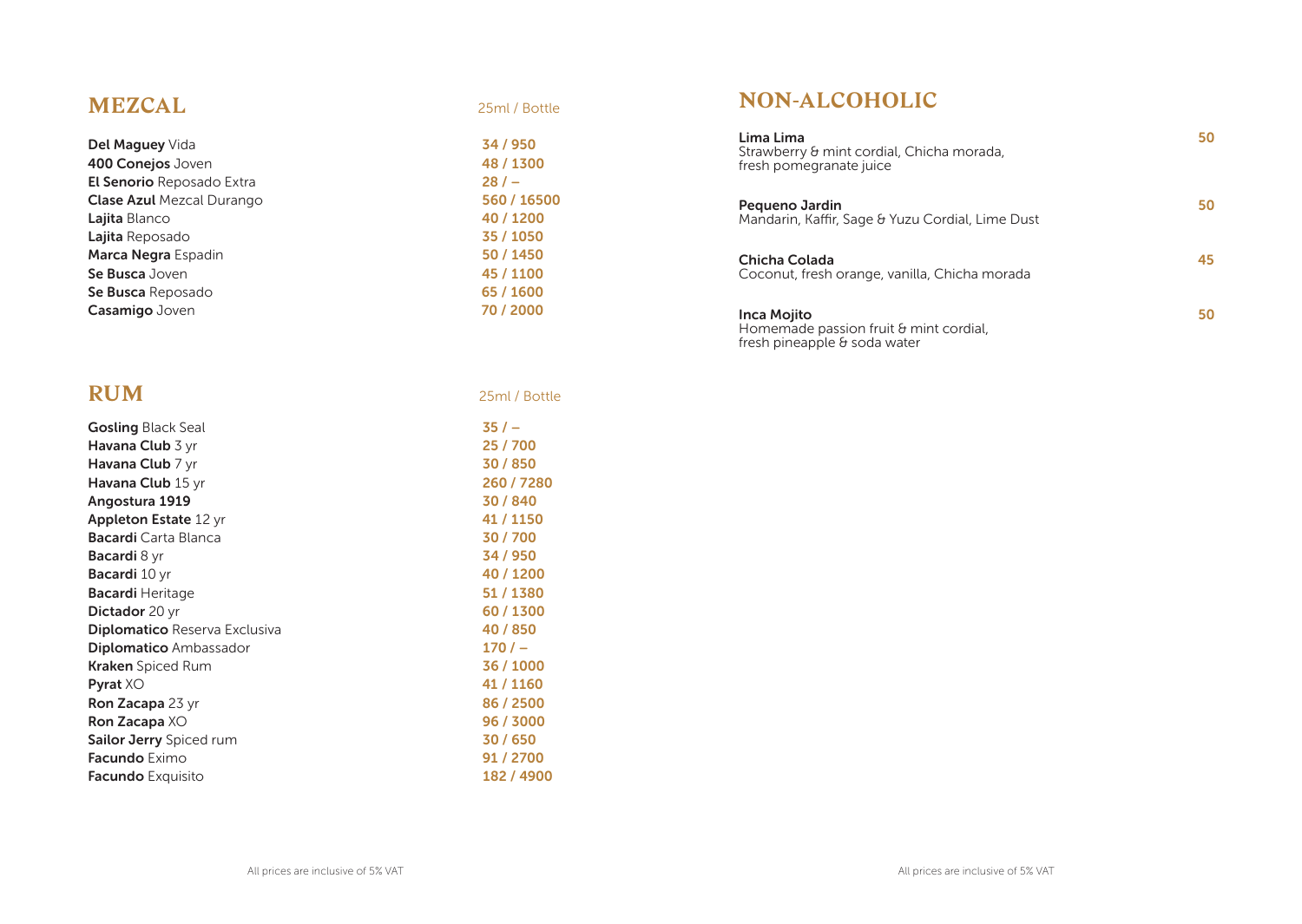## **PISCO** 25ml

| <b>COYA Pisco</b>             | $30/$ -       |
|-------------------------------|---------------|
| <b>Vinas De Oro Quebranta</b> | $30/$ -       |
| Vinas De Oro Acholado         | 40/           |
| 1615 Acholado                 | 35 / 900      |
| 1615 Mostoverde Italia        | 45 / 1300     |
| VODKA                         | 25ml / Bottle |
| <b>Belvedere</b>              | 42 / 1200     |
| <b>Grey Goose</b>             | 46 / 1400     |
| <b>Ketel One</b>              | 40 / 1200     |
| <b>GIN</b>                    | 25ml / Bottle |
| <b>Oxley</b> London Dry       | 30 / 990      |
| <b>Bols Genever</b>           | 30/730        |
| <b>Monkey 47</b>              | 79 / 1500     |
| <b>Hendrick's</b>             | 36 / 850      |
| Tanqueray No. Ten             | 40/900        |
| <b>The Botanist</b>           | 46 / 1100     |
| <b>CERVEZA</b><br><b>Beer</b> |               |
| Asahi Japan                   | 45            |
| Estrella Spain                | 45            |
| <b>Birra Moretti Italy</b>    | 35            |

# **TEQUILA** 25ml / Bottle

| <b>Clase Azul Plata</b>                       | 130/          |
|-----------------------------------------------|---------------|
| <b>Clase Azul Reposado</b>                    | 150 / 5800    |
| Clase Azul Añejo                              | 950 / 28500   |
| <b>Clase Azul</b> Joven - Dia De Muertos 2020 | $690/$ $-$    |
| Clase Azul Añejo - Dia De Muertos 2021        | 650/          |
| <b>Clase Azul Ultra</b>                       | 2600 / 77000  |
| Casa Dragones Blanco                          | 240/          |
| Casa Dragones Joven                           | 700/          |
| Don Julio Blanco                              | 52 / 1500     |
| Don Julio Reposado                            | 58 / 1700     |
| Don Julio Añejo                               | 68 / 2000     |
| Don Julio 70                                  | 75 / 2150     |
| Don Julio 1942                                | 146 / 4300    |
| <b>Don Julio Real</b>                         | 198 / 9900    |
| Herradura Reposado                            | 44 / 800      |
| Herradura Añejo                               | 46 / 900      |
| Herradura Ultra                               | 55 / 1600     |
| Herradura Selección Suprema                   | 198 / 5000    |
| Olmeca Tezon Añejo                            | 54 / 1600     |
| <b>Patron</b> Silver                          | 40 / 1400     |
| <b>Patron</b> Reposado                        | 46 / 1440     |
| Patron Añejo                                  | 55 / 1450     |
| <b>Roca Patron Silver</b>                     | 90 / 2650     |
| Roca Patron Reposado                          | 95 / 2800     |
| Roca Patron Añejo                             | 110 / 3200    |
| <b>Gran Patron Burdeos</b>                    | 480/          |
| Gran Patron Piedra                            | 380/          |
| Patron En Lalique Serie 2 Extra Añejo         | 3000 / 150000 |
| Jose Cuervo Reserva De La Familia Extra Añejo | 76 / 2300     |
| <b>1800 Silver</b>                            | 35 / 720      |
| 1800 Reposado                                 | 42 / 810      |
| 1800 Añejo                                    | 46 / 980      |
| Casamigos Blanco                              | 40 / 1200     |
| Casamigos Reposado                            | 55 / 1650     |
| Casamigos Añejo                               | 65 / 1950     |
| Codigo 1530 Añejo                             | 83 / 2400     |
| Codigo 1530 Origen Extra Añejo                | 195 / 5700    |